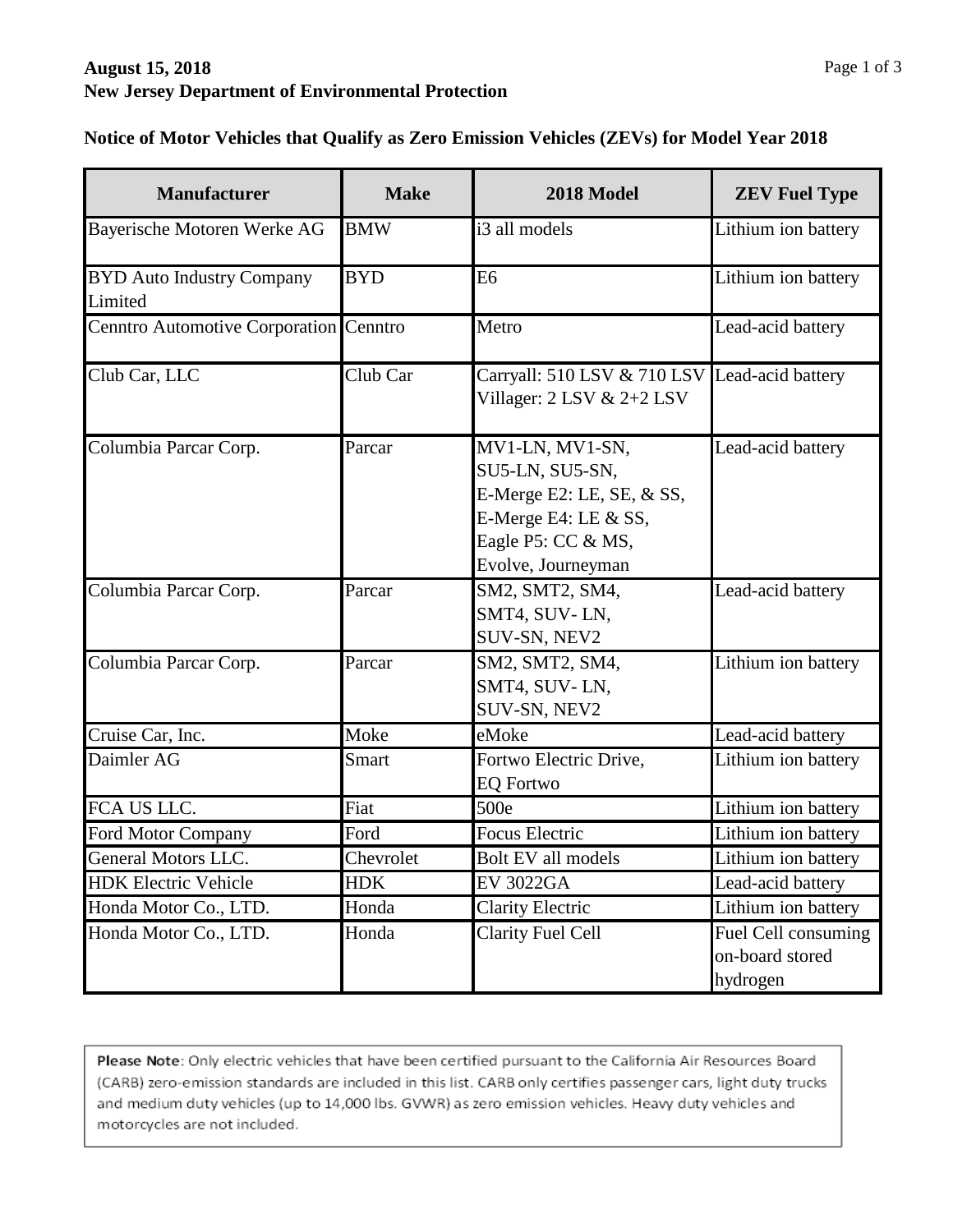| <b>Manufacturer</b>                    | <b>Make</b>                 | 2018 Model                                                     | <b>ZEV Fuel Type</b>                               |
|----------------------------------------|-----------------------------|----------------------------------------------------------------|----------------------------------------------------|
| Hyundai Motor Company                  | Hyundai                     | Ioniq Electric                                                 | Lithium ion battery                                |
| JH Global Services, Inc.               | Star EV                     | Classic 48 volt all NEV/LSV<br>models                          | Lead-acid battery                                  |
| JH Global Services, Inc.               | <b>Star EV</b>              | Sport all NEV/LSV models                                       | Lead-acid battery                                  |
| JH Global Services, Inc.               | <b>Star EV</b>              | H Series all 48 volt NEV/LSV<br>models                         | Lead-acid battery                                  |
| Kia Motors Corporation                 | Kia                         | Soul Electric                                                  | Lithium ion battery                                |
| Lightning Hybrids, LLC.                | Lightning<br>Hybrids        | LE50 AND LE100                                                 | Lithium ion battery                                |
| Nissan Motor Company, LTD.             | Nissan                      | Leaf all models                                                | Lithium ion battery                                |
| Phoenix Cars LLC.                      | Phoenix<br><b>Motorcars</b> | E350 Shuttle,<br>E350 Truck,<br>E450 Truck                     | Lithium ion battery                                |
| Polaris Industries Inc.                | Polaris                     | GEM: e2, e4, e6,<br>el-XD, & eM 1400 LSV                       | Lead-acid battery                                  |
| Polaris Industries Inc.                | Polaris                     | GEM: e2, e4, e6, & eL-XD                                       | Lithium ion battery                                |
| Tesla Inc.                             | Tesla                       | Model 3 all models                                             | Lithium ion battery                                |
| Tesla Inc.                             | Tesla                       | Model S all models                                             | Lithium ion battery                                |
| Tesla Inc.                             | Tesla                       | Model X all models                                             | Lithium ion battery                                |
| <b>Textron Specialized Vehicles</b>    | Cushman                     | <b>LSV 800</b>                                                 | Lead-acid battery                                  |
| <b>Textron Specialized Vehicles</b>    | $E-Z-Go$                    | 2Five - LSV/NEV<br>2 & 4 Passenger                             | Lead-acid battery                                  |
| <b>Toyota Motor Corporation</b>        | Toyota                      | Mirai                                                          | Fuel Cell consuming<br>on-board stored<br>hydrogen |
| Vantage Vehicle International,<br>Inc. | Vantage                     | EV2XC, EV2XS,<br>EV7C, EV7X,<br><b>EVX1000</b>                 | Lead-acid battery                                  |
| Vantage Vehicle International,<br>Inc. | Vantage                     | LI2XC, LI2XP, LI2XS,<br>LIV7C, LIV7P, LIV7X,<br><b>LIX1000</b> | Lithium ion battery                                |

**Notice of Motor Vehicles that Qualify as Zero Emission Vehicles (ZEVs) for Model Year 2018 (continued)**

Please Note: Only electric vehicles that have been certified pursuant to the California Air Resources Board (CARB) zero-emission standards are included in this list. CARB only certifies passenger cars, light duty trucks and medium duty vehicles (up to 14,000 lbs. GVWR) as zero emission vehicles. Heavy duty vehicles and motorcycles are not included.